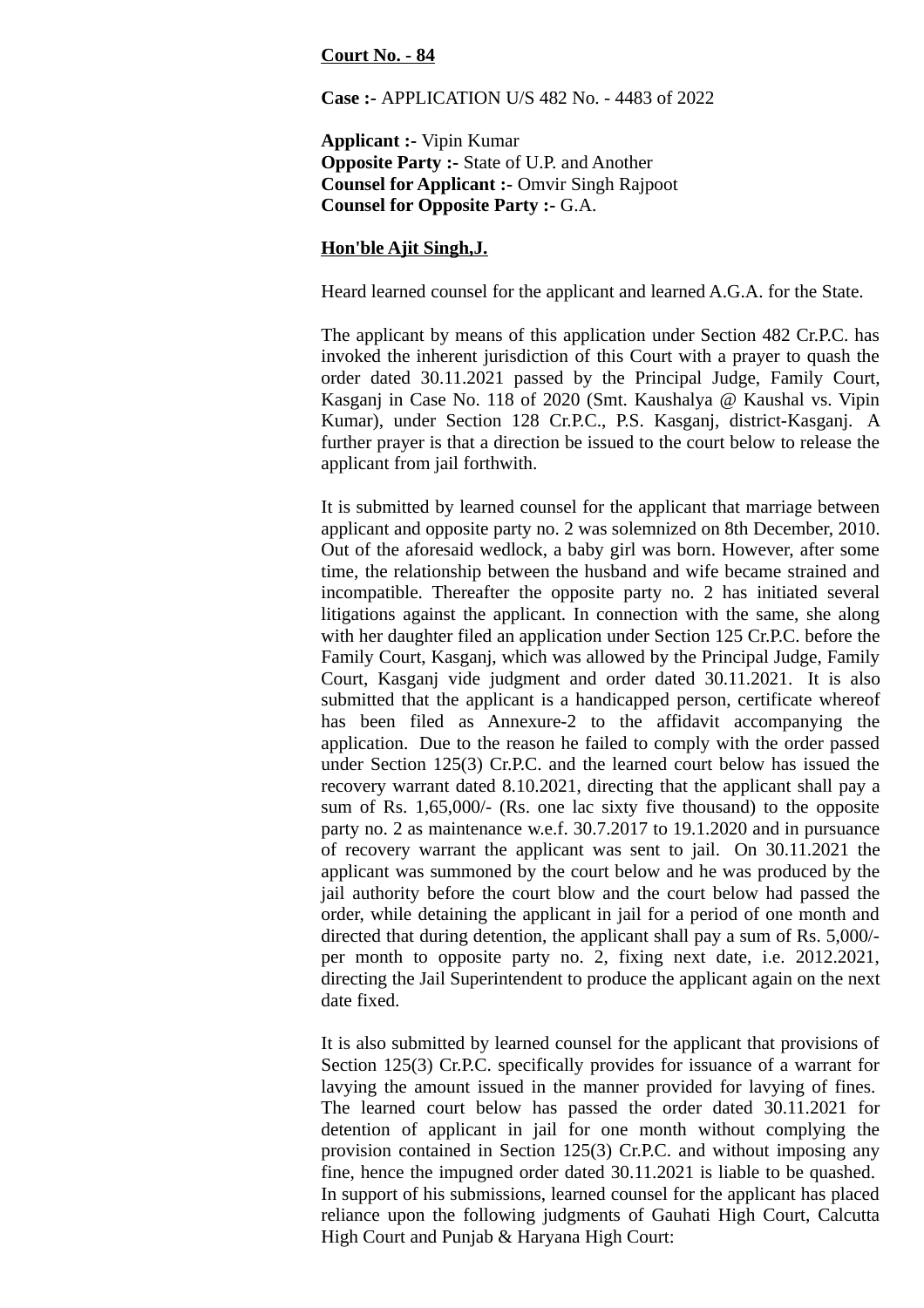1. Hazi Abdul Khaleque vs. Mustt. Samsun Nehar, 1991 CriLJ, 1843;

2. Dipankar Banerjee vs. Tanuja Banerjee reported in 1998 CriLJ 907; and

3. Om Prakash @ Parkash vs. Vidya Devi reported in 1992 CrlLJ 658.

Per contra, learned A.G.A. for the State has opposed the submissions made by the learned counsel for the applicant by contending that that the applicant is a defaulter and has not paid any amount as awarded by the Family Court under order dated 30.7.2017 to opposite party no. as interim allowance. Therefore, the Family Court has rightly issued recovery warrant against the applicant for realization of the amount so due and there is no error in the order impugned.

I have considered the submissions made by the learned counsel for the parties and have gone through the record.

Before coming to the merits of the present case, it would be worthwhile to reproduce Sections 125 (3) and 421 Cr.P.C., which read as follows:

"125. Order for maintenance of wives, children and parents. ......

If any person so ordered fails without sufficient cause to comply with the order, any such Magistrate may, for every breach of the order, issue a warrant for levying the amount due in the manner provided for levying fines, and may sentence such person, for the whole or any part of each month' s allowances remaining unpaid after the execution of the warrant, to imprisonment for a term which may extend to one month or until payment if sooner made.

.........."

"421. Warrant for levy of fine.

(1) When an offender has been sentenced to pay a fine, the Court passing the sentence may take action for the recovery of the fine in either or both of the following ways, that is to say, it may-

(a) issue a warrant for the levy of the amount by attachment and sale of any movable property belonging to the offender;

(b) issue a warrant to the Collector of the district, authorising him to realise the amount as arrears of land revenue from the movable or immovable property, or both, of the defaulter: Provided that, if the sentence directs that in default of payment of the fine, the offender shall be imprisoned, and if such offender has undergone the whole of such imprisonment in default, no Court shall issue such warrant unless, for special reasons to be recorded in writing, it considers it necessary so to do, or unless it has made an order for the payment of expenses or compensation out of the fine under section 357.

The State Government may make rules regulating the manner In which warrants under clause (a) of sub- section (1) are to be executed, and for the summary determination of any claims made by any person other than the offender in respect of any property attached in execution of such warrant.